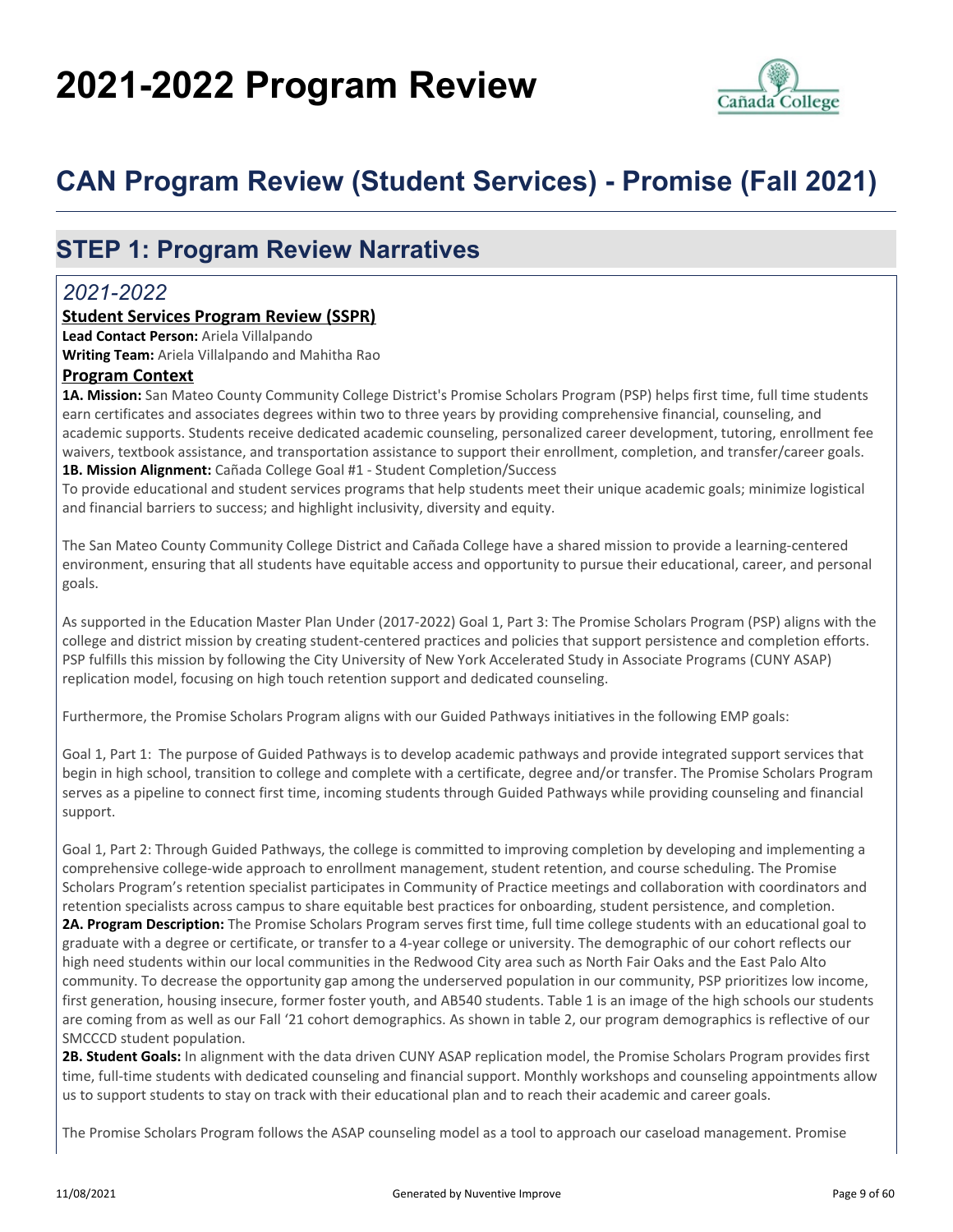Scholars are required to attend their academic counseling appointments to be in good standing with the program. The ASAP model for advisement includes grouping students into "needs" categories (high, medium, or low) after they have been in the program for at least one semester. Students who are grouped as "high" need will require the most support/contact, and those grouped as "low" need, will require the least. Counselors consider three key areas when determining students' needs groups: academic performance, program engagement and compliance with PSP requirements. These 3 categories establishes the criteria to sort students and develop an advisement model that provides supports for each needs group. Counselors review their caseloads at least once each semester to assess their students' needs and determine appropriate support levels. \*Due to the pandemic, we have bucketed all of our students (both incoming and continuing) as high need to support the

transition to online learning. Students are expected to attend 3 virtual counseling appointments and 3 virtual workshops to successfully complete their program requirements. We hope to reintegrate our needs categories as we slowly transition back to in-person instruction.

### Below is the model of the needs categories:

"High Need"

Student requirement: a minimum of three counseling appointments and three workshops a semester

- All new students (first semester)
- Graduating students that need additional transfer/degree support
- GPA below a 2.0 (academic probation)
- · Has difficulty with self-assessment
- Difficulty articulating academic and personal goals
- Has a personal circumstance that may impede their academic progress

### "Medium Need"

Student requirement: a minimum of two counseling appointments and two workshops a semester

- GPA between 2.0 and 2.49.
- Has academic and professional goals and vision, but needs guidance
- · Responds to program requirements, but needs coaching.
- Uncertain family situation or in a transition period

### "Low Need"

- Student requirement: a minimum of one counseling appointment, one workshop a semester
- GPA of 2.5 or higher
- · Clearly defined academic and personal goals
- Responds to program requirements with little encouragement
- Seeks opportunities to be engaged in the program and college

Students are not only required to attend counseling appointments and workshops, they are also expected to attend our priority registration events. Promise Scholars are given the autonomy and opportunity to maintain academic momentum as they enroll in their classes per semester. In addition, Promise has piloted our cohort classes in Spring 2021. The blocked cohort courses, promotes community among our Scholars, and teaches students the skills to build a strong faculty relationship.

PSP also provides priority registration for all Promise Scholars, giving students the autonomy and opportunity to maintain academic momentum. In addition, Promise has piloted our cohort classes in Spring 2021. The blocked cohort courses, promotes community among our Scholars, and teaches students the skills to build a strong faculty relationship.

Financially, Promise funds tuition and fees for two to three years. PSP also provides \$300 textbook assistance during Fall and Spring semesters, and \$150 during the Summer. As an incentive, Promise awards students \$50 e-giftcards for attending a monthly workshop.

Overall, our academic, counseling, and financial support aims to pave a smooth pathway for students to achieve their goals during their time at Cañada College.

**2C. Community Partnerships:** Collaboration is one of the strongest keys to our success. On campus, our partnership with administrative offices such as the Outreach Department, Admissions & Records, Financial Aid, and the Bookstore provide support for our students and the resources they need. Promise also consistently works with student services on campus such as EOPS, STEM Center, CWA, TRIO, Puente, ¡ESO! Adelante, Athletics and more to support our shared students.

Our off campus partnerships include relationships with Sequoia Unified School District, Fair Oaks Community Center, Redwood City 2020 and other high schools in the Redwood City area. Our counselors' outreach with off campus partners allow us to connect with the community, and recruit new high school graduates to start their journey at Cañada College with the Promise Scholars Program by helping students build their educational plan for their first semester. In addition, our counselors have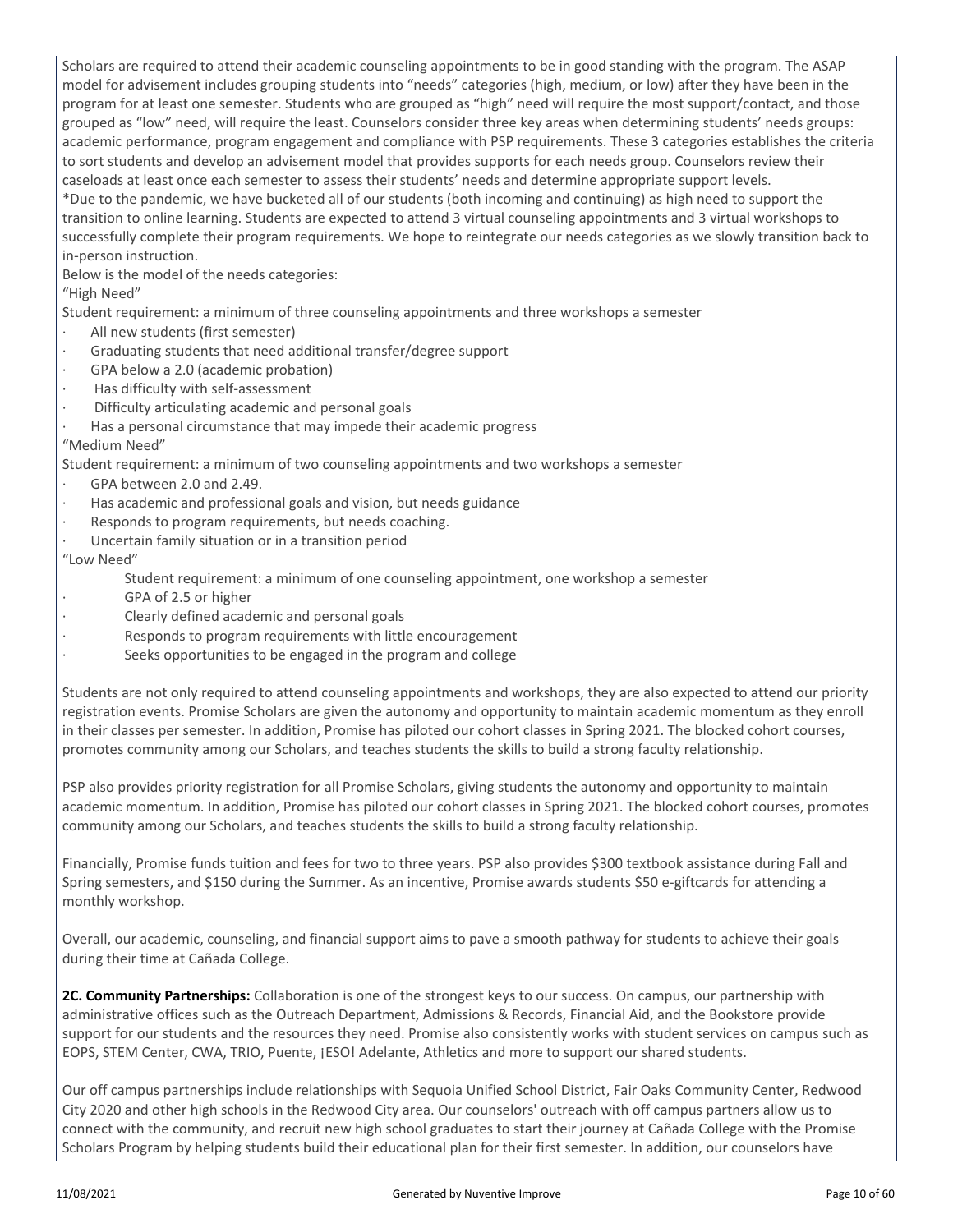taught classes with the Redwood City Boys and Girls Club to connect with prospective students and help prepare them to navigate college and campus resources.

Additionally, all Promise counselors, staff and leaders regularly partner with our CUNY ASAP team through our ASAP technical assistance calls and virtual replication events across the country . This partnership strengthens the replication efforts, providing the space to connect with other replication partners to share promising practices, and receive insights around adaptations to the ASAP model.

**2D. Anti-Racism Contributions:** The Promise Scholars Program (PSP) contributes to anti-racism at Cañada College through programming, collaboration, data driven inquiry, and staff professional development.

Promise counselors, retention specialist, program services coordinator and director collectively contribute to the development of equity minded and anti-racist events and workshops centered around social justice, allyship, and identity. After the tragic death of George Floyd, Promise provided a safe space for students to process their thoughts and feelings through virtual open forums and launched our "Social Justice and Activism'' Workshop series in the Summer of 2020. Additionally, after noticing low engagement and persistence rates of our men of color, PSP hosted a "Men of Color Luncheon," inviting our male staff, faculty, and administrators of color to connect with our students. By creating this intentional space, students networked with other professionals on campus, learned about nonlinear academic and career pathways, as well as recognized the resilience of their communities.

Promise Scholars engages in anti-racism work by collaborating with Umoja and supporting their recruiting efforts to focus on Black identified students for their pilot semester Spring 2022. Our shared students will have the opportunity to build community and network among their peers and professors in Umoja's cohort classes.

In addition to program collaboration, Promise engages in data inquiry and reporting. With the support of the PRIE department, PSP receives daily enrollment reports for our incoming and continuing students. This helps our caseload management and allows us to collaborate with our counselors and other student services programs to identify our students of color who are in need of intrusive counseling and retention efforts. Through disaggregating this data, we are actively practicing anti-racist work.

Lastly, our team is dedicated to professional development opportunities, engaging in various webinars such as: Black Minds Matter, Equity-Minded Student Services in the Online Environment, and Minding the Obligation Gap in Community Colleges Summer Learning Institute. Our staff have also participated in campuswide readings from Ibram X Kendi's book, "How To Be an Antiracist." The Promise team has also attended conferences hosted by NASPA (National Association of Student Personnel Administrators), to delve into professional learning experiences to become better educators and student affairs practitioners centered in anti-racist work.

**3A. Equity & Access:** The Promise Scholars Program assures equitable access to services through early engagement, assessment, and program integration.

The Promise Scholars Program works with on and off campus community partners to promote and conduct prospective student outreach through events such as College Fairs, Cash for College campaigns, high school information sessions and other community events. By directly engaging with the community, we support our prospective students to complete their Financial Aid and Promise applications.

As we onboard students for the semester, we invite our incoming students to our Promise Welcome Day. During this orientation, our students learn program requirements, resources, and benefits. They are also introduced to our staff, counselors, and faculty. In Summer 2021, we piloted our first CRER 401 - College Success course taught by two Promise counselors. In this course, we served 53% of our incoming students (80 students), focusing on navigation of technology, time management, and resources available to students while also sharing information about PSP.

Once students are in the program, we provide counseling, financial, and technology support for up to three years. All Promise students have a dedicated counselor with whom they are required to meet between two and four times every semester, based on a needs assessment geared to provide timely counseling and academic support. Our financial support consists of covering enrollment and students that remain after CCPG is applied, \$750 worth of textbook vouchers each year, and \$50 e-giftcards as a monthly incentive for attending workshops and counseling appointments to demonstrate program engagement. In collaboration with the Library, Promise provided laptops, Wi-Fi Hotspots, and graphing calculators to ensure equitable access to technology during our switch to distance education.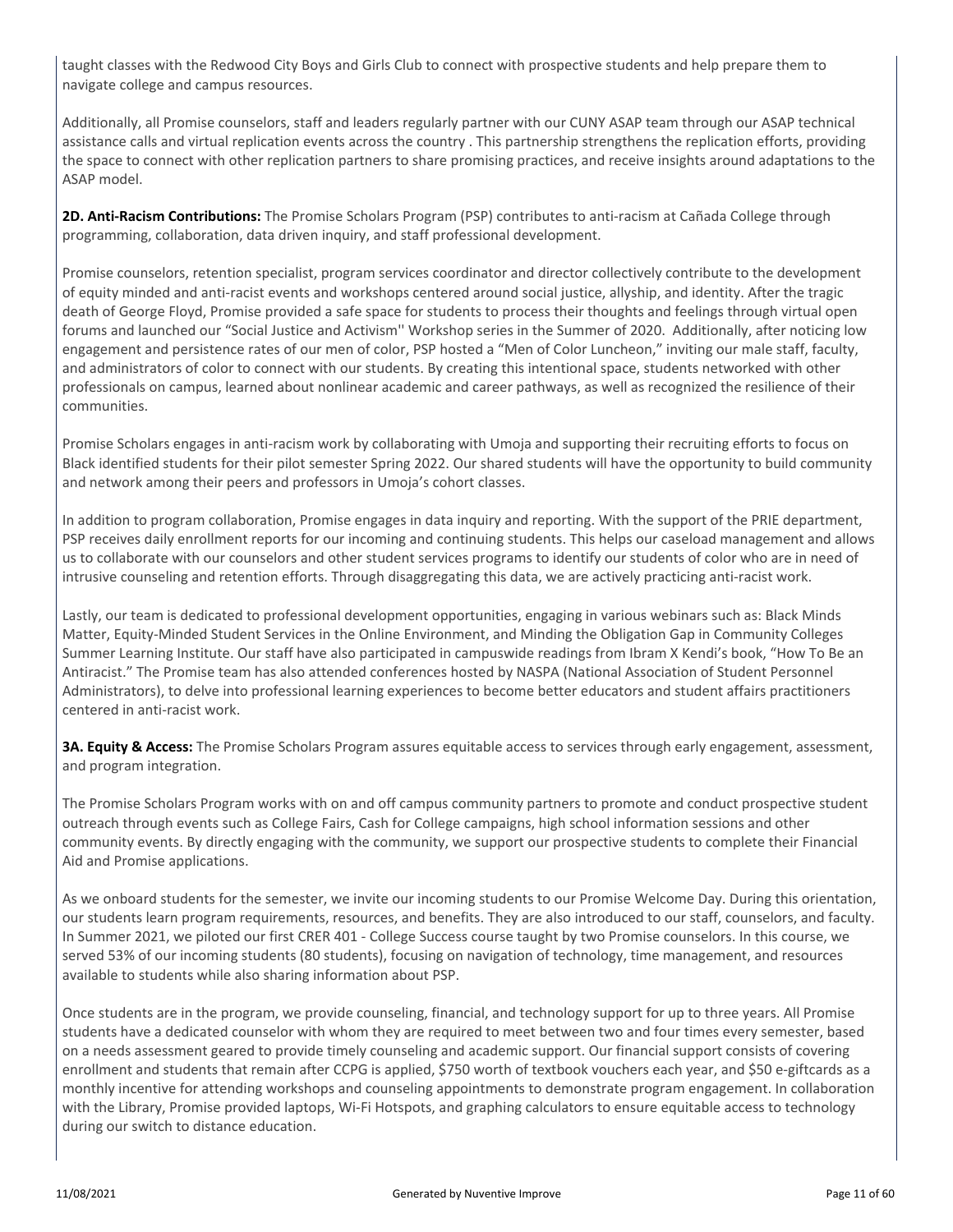Overall, our Promise counselors and retention specialist work closely with our cohort professors and instructional faculty to provide interventions for our early alert and probation students. We provide intentional open lines of communication regarding our students' course performance, and opportunities to further develop a collaborative relationship.

**3B. Equity Gap Elimination:** The Promise Scholars Program work in closing equity gaps is reflected in our two to three year completion rate amongst our minoritized students. Table 3 shows that our 2018 cohort has higher 2 and three year completion rates as compared to students within SMCCCD.

The Promise Scholars Program works towards eliminating equity gaps by prioritizing former foster youth and homeless students when considering PSP applications. The program also considers first generation students and families who have a low Estimated Family Contribution (EFC) as well as undocumented students. Not only do we offer financial support that helps decrease equity gaps within college access, but we also partner with programs such as Sparkpoint to address food insecurity and promote our Districtwide food markets.

PSP supports Cañada College as an HSI and AANAPISI designated institution through programming that is culturally relevant. Workshops around destigmatizing mental health in Latinx communities or challenging gender roles in Latinx households is a prime example. Challenging the model minority stereotypes in our identity workshops also demonstrates a connection to our AANAPISI community. In addition, the Promise Team participated in a StopAAPI Hate Town Hall where we were able to actively listen and engage in critical conversations and be in solidarity with our fellow Promise Team members and Cañada College colleagues. We aim to celebrate and continue creating culturally relevant programming and policies for our communities of color.

The Promise Scholars Program considers access and awareness of our location by showing up in our community and targeting our underserved students. Our staff and student ambassadors participate in college fairs across the peninsula including Redwood City, San Mateo, Half Moon Bay and more. To increase access, our college fairs and information sessions allow students to apply to Promise on the spot. In addition, we offer monthly incentives for all Promise Scholars which, providing up to \$50 for transportation support such as bus tokens, gas cards and Uber credit during the pandemic.

Although the physical location of the Promise office is far removed from the main campus, we are able to comply with ADA regulations while having access to our building by elevator, ADA push pad operators, and clear signage.

**3C. Delivery Method Considerations:** The Promise Scholars Program takes an intentional approach in the ways that we communicate to our students. To streamline information, updates, and important deadlines, Promise primarily communicates with students through the CANVAS portal. Our CANVAS dashboard helps us connect with Promise Scholars by providing daily announcements regarding counseling drop-in hours, program events, workshops, as well as staff availability. To adapt to distance education, all workshops, counseling appointments, and events are being conducted over zoom with availability from morning to evening hours. In addition, we directly contact our non-engaged students through email, phone calls, Google Voice text messages, and announcements through the Remind application.

In efforts to create community and celebration, we gifted our graduating class with a drive thru "End of the Year" event. Students could safely pick up their Promise gift boxes which included a Promise Grad Sash, a Promise T-Shirt, a Passion Planner, a Class of 2021 pin, and other stationery supplies. We similarly welcomed our new cohort of students by assembling and distributing welcome packages. Our staff collaborated with the bookstore and packaged 150 bags filled with back to school essentials such as pens, highlighters, post-it notes, binders, folders, Passion Planners, as well as Promise coffee tumblers. For students who were unable to pick up their packages at the bookstore, goodies were mailed to our students. We prioritized this project to serve our new students and ensure access to materials to prepare Promise Scholars for their online courses.

### **Looking Back**

**4. Major Accomplishments and Challenges (500 Word Limit):** Our 2020 Student Services Program Review Annual Update proudly expressed our program cohort growth, persistence/completion rates, and our increase in counselors. Our proposed goals included:

Proposed Goal #1: Re-designing our promotional flyer and program website to increase recruitment -Accomplishment: Promise Student Ambassadors and Promise staff re-designed website pages, updated step by step Promise application Youtube videos, and created new promotional flyers. In collaboration with the Outreach Department, the Promise PSC conducted virtual info sessions for our high school partners.

As a result, Promise recruited 153 students into our 2021-2021 incoming cohort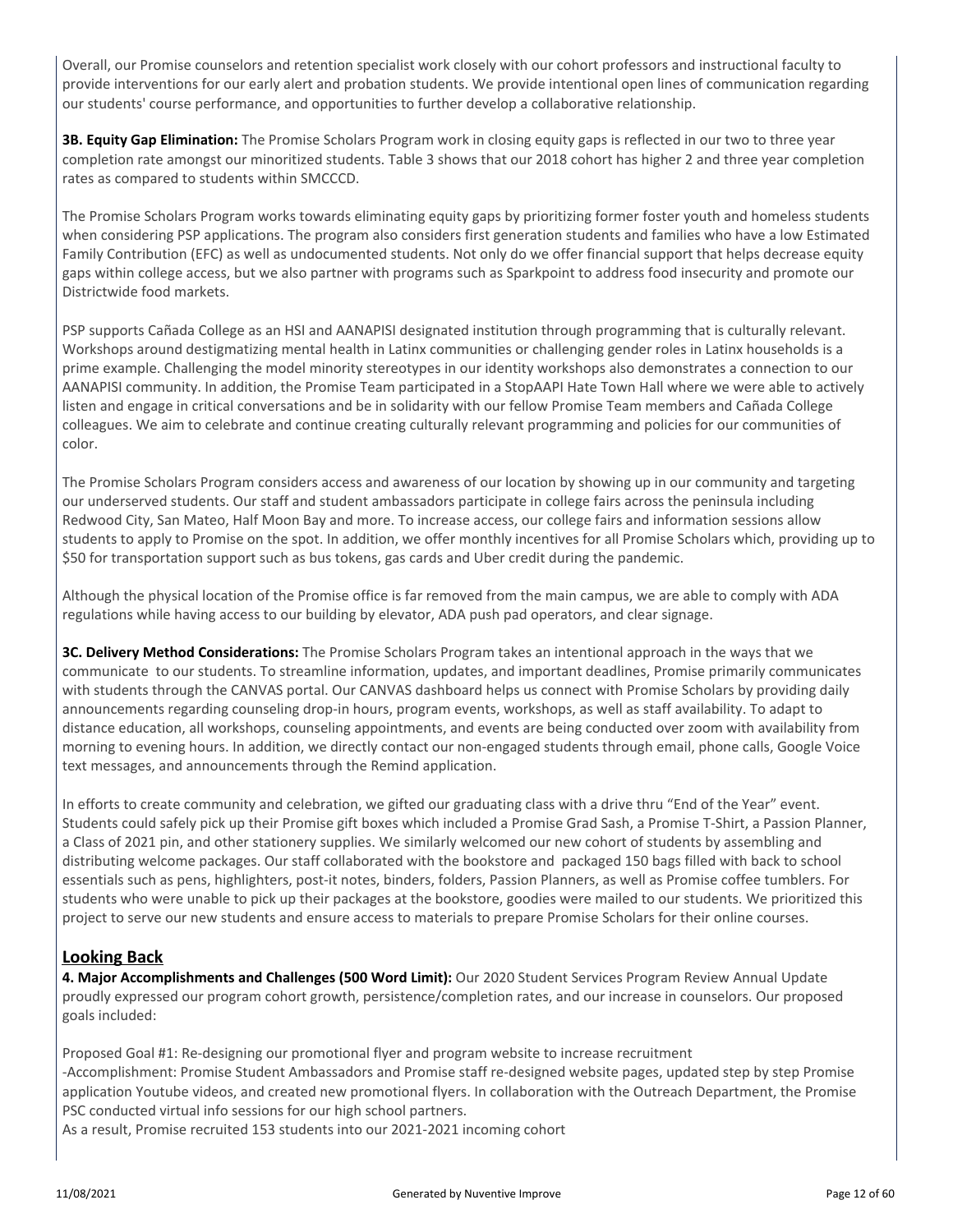-Challenge: Due to the COVID-19 pandemic, outreach efforts have been challenging as students expressed having difficulty continuing school through an online modality and distance education.

Proposed Goal #2: Define monthly career benchmarks

-Accomplishment: Piloted Career workshop series in Spring 2021. The workshops collaborated with the Career Center, promoting Career Counseling drop in hours, virtual job fairs, and resume/cover letter assistance. Our career benchmark required students to make one career related contact a semester

### -Challenge:

Identifying a career contact to meet our career benchmark that the program could viably track A shortage of staff and counselors availability to present multiple workshop offerings with a Career Exploration focus.

Proposed Goal #3: Continue partnership with Instructional Division Deans to build cohort Promise-blocked classes each semester -Accomplishment: Created a Promise Faculty Handbook for cohort professors. Lead counselor and retention specialist supported professors with monthly check-ins and classroom visits

-Challenge: Due to the COVID-19 pandemic, our cohort classes were under enrolled. In addition, an embedded tutor in each class would be beneficial to help support our professors and students

Proposed Goal #4: Expand our counseling faculty and staff to support our expanding student cohort -Accomplishment: In Spring 2021, Promise hired two adjunct counselors to support our student to counselor ratio. One first adjunct assisted in serving our shared EOPS/Promise students. Our second adjunct allowed us to dedicate our entire incoming Fall 2020 cohort to their caseload

-Challenge: As our incoming cohort increases each year, we are unable to match the CUNY ASAP fidelity to model the 1:150 counselor to student ratio.

Other Notable Accomplishments:

-This past year we were able to celebrate our largest class of graduating and transfer students (see Table 5 and Table 6) -Adapted quickly to online environment and saw a large increase in attendance of zoom appointments and workshops -Collaborated in nationwide CUNY ASAP convenings with community colleges across the country

Other Challenges:

-Students struggled remaining full time due to experiencing personal challenges impacting their mental and physical health due to the COVID-19 pandemic. These challenges included:

-Having to work full time due to parents losing their jobs

 -Switching to distance education which contributed to a lack of study space in their homes, or needing to share laptops/wifi/headphones etc with siblings and multiple

family members

 -Balancing familial responsibilities, such as taking care of siblings, parents, grandparents etc. while working and taking classes

This will be the Promise Scholars Program first Program Review for the 2021-2022 Academic Year.

### **6A. Impact of Resource Allocations Process:** Laptop Cart

-Promise acquired around 30 laptops, a laptop cart, and extra laptop chargers. This helped our students meet their technology needs before and after the switch to distance education

### -Staffing

Initially, Promise benefited from an outreach specialist to increase our enrollment during the inception of our program in 2018. To accommodate PSP expansion in fall 2019, a retention specialist was hired in place of the outreach specialist to assist with student onboarding, persistence, completion, and one-on-one support.

We have been able to hire 1 temporary full time and 5 adjuncts over the course of three years as an attempt to meet our growing cohort numbers and strive to maintain the 1:120 counselor to student ratio in alignment with the CUNY ASAP model.

### -Spacing

The Promise Office was initially located in Building 9 and had the capacity to house two staff members. As our team hired more members, our office relocated to Building 6.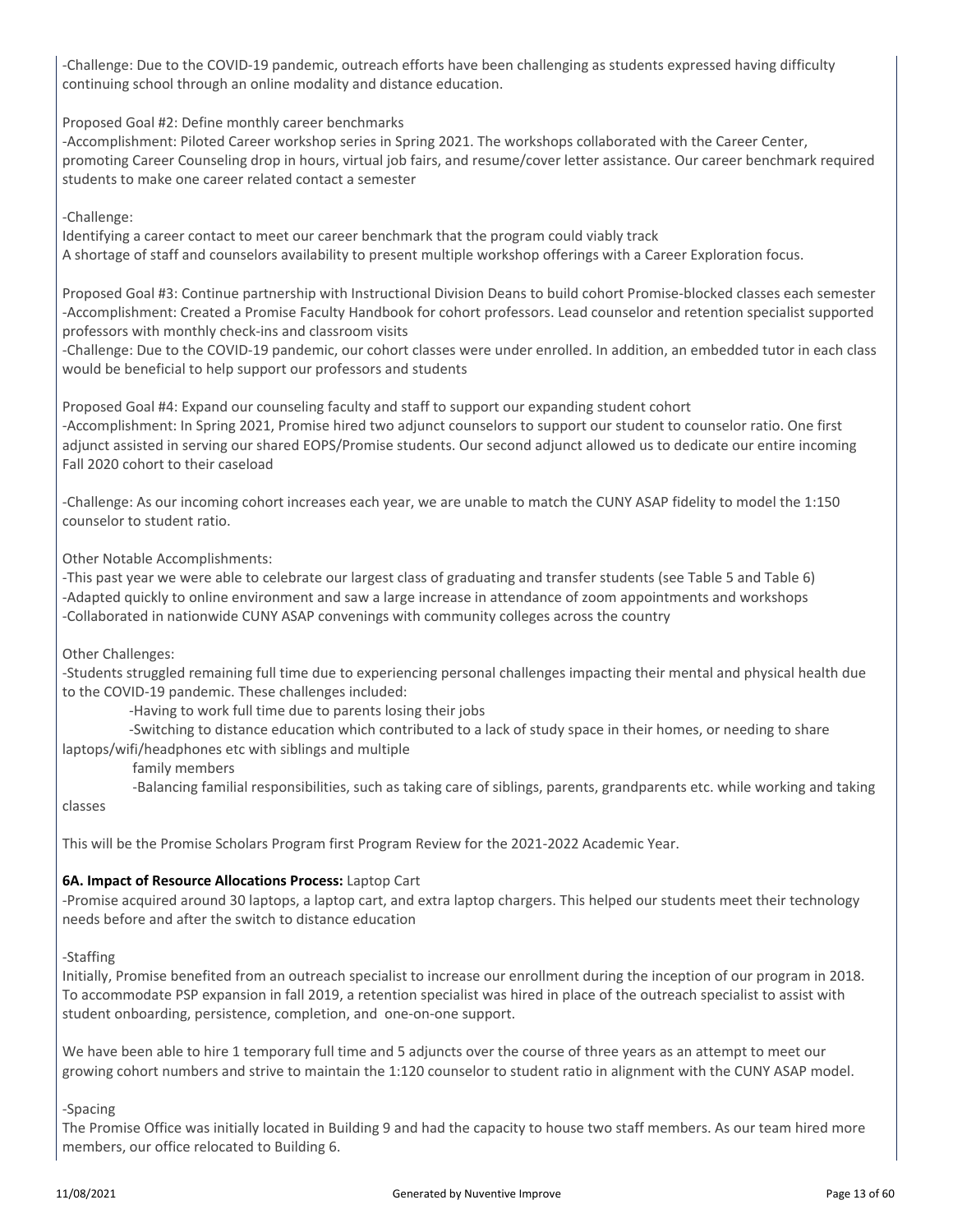### -Cohort classes

In collaboration with Cañada Division Deans, Promise piloted our first blocked cohort classes specifically for Promise students. These classes built a sense of community and inclusion among our Scholars. Consistent and streamlined communication with cohort professors allowed counselors and retention specialist to provide interventions as needed for Early Alert students.

### **6B. Disproportionately Impacted Students Affects:** Counseling Staff

-An increase in full time permanent Promise counselors will be extremely beneficial in providing consistent, reliable and dedicated counseling to our students. This will be especially helpful to support the longevity and sustainability of our program during the districtwide proposed expansion plan over the next few years. Ideally, the Promise staffing model would consist of 3 permanent full time counselors and 3 adjuncts to meet the projected expansion of the Promise Scholars Program.

-While 1 temporary full time counselor and adjunct counselors over the years have helped us get closer to match our 1:120 counselor to student ratio,the inconsistency of adjunct hours and availability has proved challenging. Our counselor's caseloads are at or above max capacity, which impacts the ability to serve their designated students on a consistent basis in efforts to meet our CUNY ASAP benchmarks.

### Larger Office Space

-Before the COVID-19 pandemic, our staff and counselors had the space for two cubicles in the Promise Office. However, as we hired more counselors over the past 2 years, the Promise Program has outgrown its space, and requires additional room in efforts to protect the privacy of confidential information exchanged in counseling appointments.

**7. SAOs & SLOs:** SAO #1: PSP will continue to collect and analyze data from our enrollment reports, student surveys, and counseling and case management reports to determine if we are meeting CUNY ASAP's benchmarks in increasing our persistence rates.

Assessment:

### -CUNY ASAP - Fidelity to Model Assessment at Cañada College

Fidelity tracker to identify the status of program elements such as program management (staffing), recruitment, student services collaboration, financial supports, academic momentum, course enrollment, and data usage As of Spring 2021, Promise Scholars Program implementation is at 90% fidelity to model at Cañada College

-CUNY ASAP - SMCCCD Program Data Template

Tracks monthly student data per cohort including: enrollment, counseling contacts, financial resources utilized, and tutoring usage

### -Counselor Caseload Tracking

Weekly and comprehensive data tracking among counselors, which has streamlined information sharing, improved caseload management, and informed programmatic interventions to support persistence and completion for our students

CRM Dashboard, Banner, DegreeWorks and CANVAS assist in tracking program engagement such as counseling appointments, workshops, mid semester progress reports, SEP updates, and course enrollment

SAO #2: Improve certificate and degree completion for first-time students within 2-3 years Assessment:

-Dedicated counseling

Students meet CUNY ASAP benchmarks by meeting with a dedicated counselor at least once a month

Track educational goal by updating Student Education Plan per counselor's caseload

-Priority Registration Events

Drop In Hours all week to update student SEP's

 All Day event assisting students one on one to register for classes on Priority Registration Day -Workshops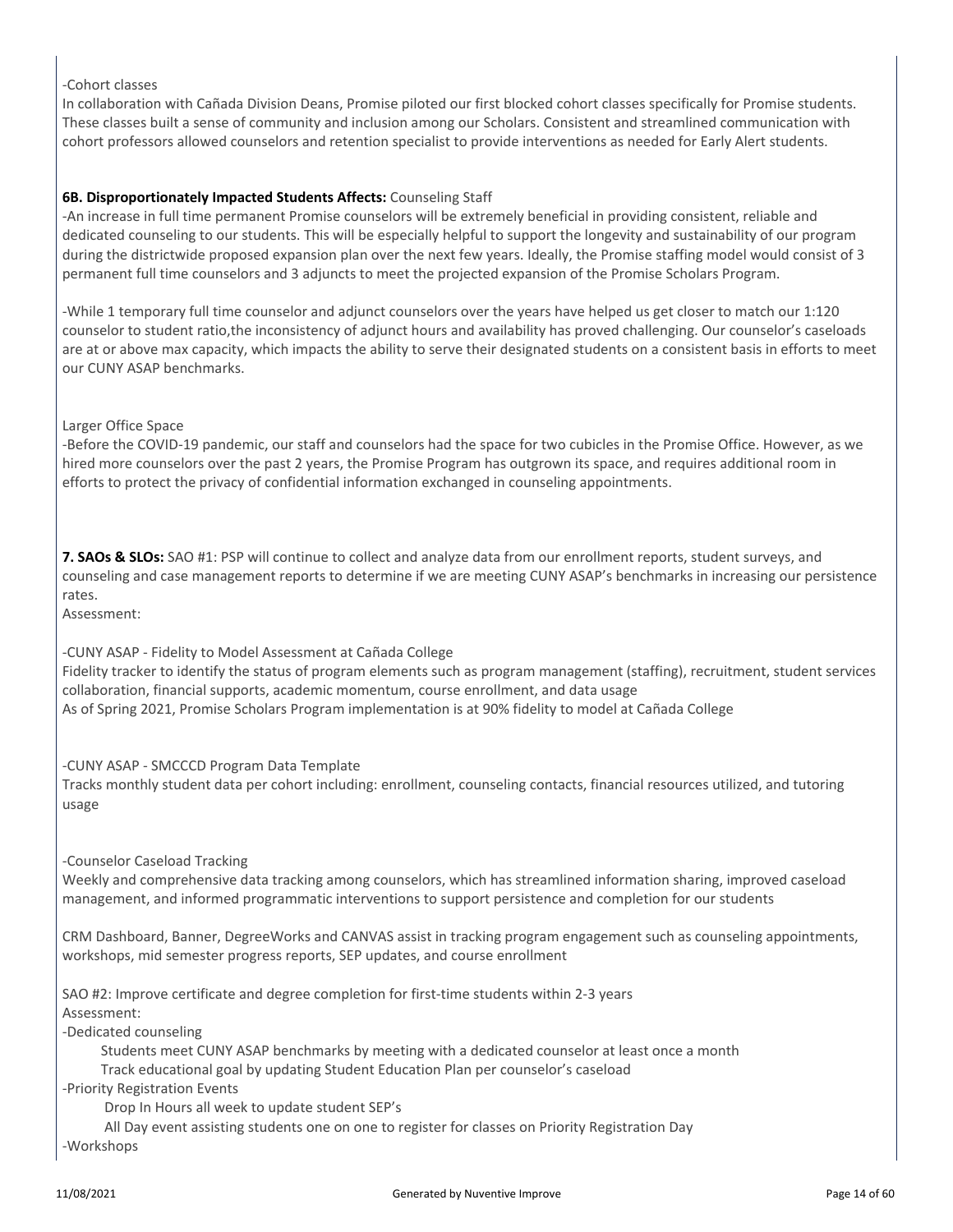Student Success Workshops Individual and group interventions with probation and dismissal students Retention Specialist checks in with each probation student and refers them to counselors or other student services as needed Group counseling during student success workshops to foster sense of belonging, self-efficacy, and community among our probation students Major/Career Exploration Workshops Use Roadtrip Nation to help students feel confident declaring their major to formalize their SEP in their first two semesters at Cañada Collaborate with Career Center to host career workshops and advertise job/internship fairs Transfer Center Collaborate with Transfer Center counselor to advertise transfer workshops, college representatives and transfer/college fairs to students SAO #3: Provide cohort classes for first-year Promise students to foster a sense of community. Assessment: -Offered Cohort classes in Fall 2020, Spring 2021, Summer 2021, and Fall 2021 Fall 2020 - 60 students enrolled across three cohort classes 73% passing rate Spring 2021 - 70 students enrolled across three cohort classes 61% passing rate Faculty handbook Click here: https://www.canva.com/design/DAEGr2VMPLw/BJnPwkvNPW\_UC5eljDBd4w/view?utm\_content=DAEGr2VMPLw&utm\_campai gn=designshare&utm\_medium=link&utm\_source=sharebutton **8. SAO/SLO Assessment Results & Impact:** Based on the implementations of our AY2021 SAO, table 4, 5, and 6 demonstrate our students persistence and completion rates. Our data shows that our degree completion and transfer rates among our students can be improved. We aim to increase persistence and completion by: Promise Cohort classes Practice data inquiry to inform our pedagogy in a cohort class Attend staff professional development on closing equity gaps in the classroom **Tutoring** Hire embedded tutors for our cohort blocked courses Enforce tutoring services as a program requirement for probation/dismissal students Integrating career competencies in our career benchmarks Continue to streamline case management reporting **Looking Ahead 9. SAOs & SLOs for the Next Review Cycle:** Improvements that address anti-racism Professional Development Attend conferences such as AERA, NASPA, NCORE, COLEGAS Cañada Professional Development Academy Collaboration with Umoja Outreach efforts and recruitment for Umoja blocked courses to increase enrollment of our Black and Blackidentified students - Anti-Racist programming Offer and facilitate additional culturally relevant workshop and events on a monthly basis Collaborate with off campus partners and local guest speakers to foster a sense of community among our students Integrating career competencies in our monthly career benchmarks, focusing on representation from our communities of color

Improvements that address equity and access

Practice data inquiry to inform inform programmatic effectiveness

-Collect, track and analyze survey data and completion metrics from cohort classes

-Update PRIE enrollment reports to track Promise benchmark requirements

-Utilizing CRM Early Alerts to support our high need students retention intervention and strategies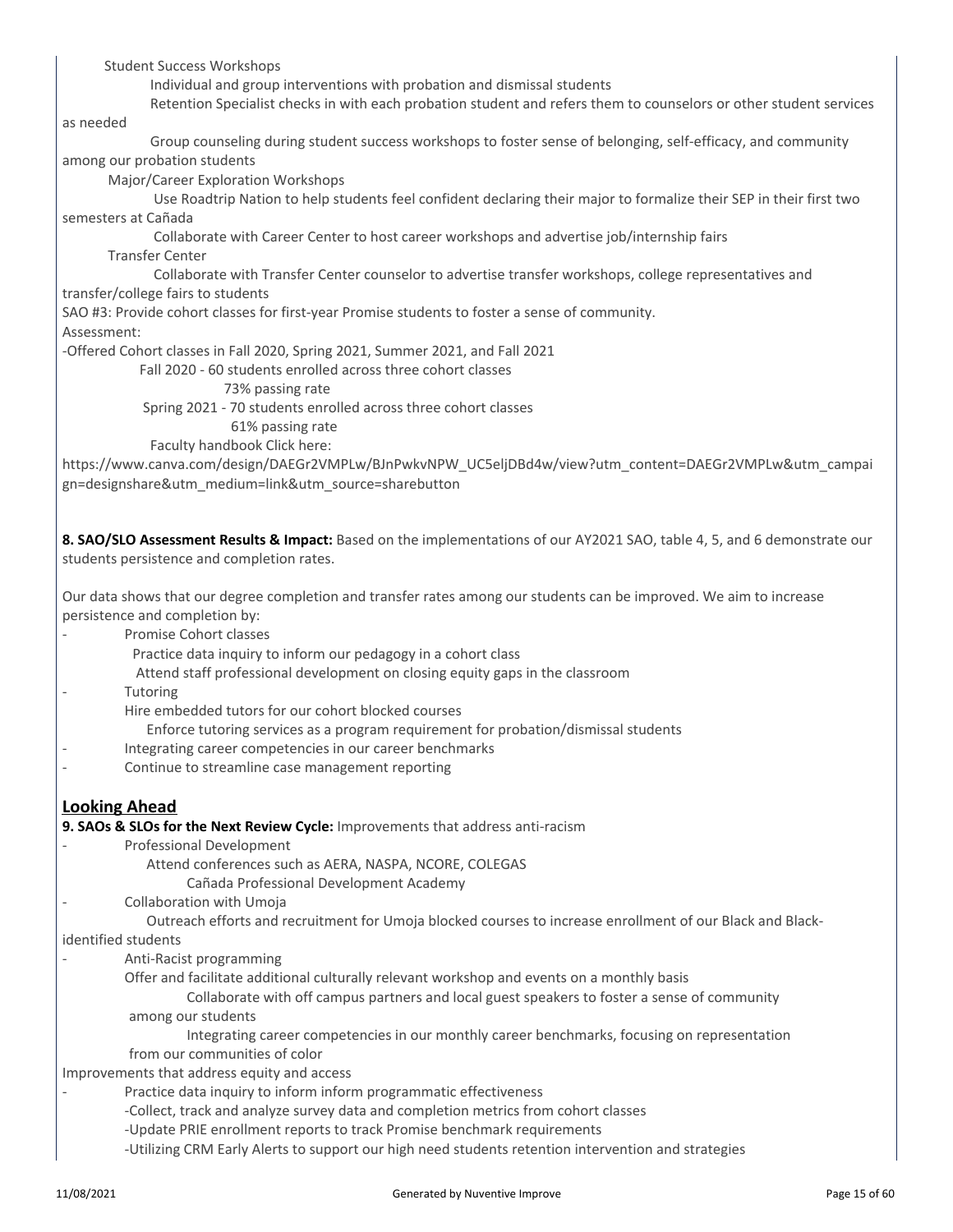- -Continue to streamline case management reporting through CRM
- **Tutoring** 
	- -Hire embedded tutors for our cohort blocked courses
	- -Enforce tutoring services as a program requirement for probation/dismissal students

### **10. Program Improvement Initiatives:** SMCCCD District Wide Proposed Expansion (as seen in table 7)

Expansion allows increased enrollment to the Cañada campus community while serving our underserved populations in the community i.e. first gen, undocumented students, low-income students, former foster youth, homeless students

The district wide "Free Community College" initiative has granted PSP one-time funds to be used in the next 3 years. Although these funds will help support our current goals, these funds are not guaranteed and we need to strategically plan for Fund 1 dollars to help us institutionalize the Promise Scholars Program.

Resource Request

-Additional permanent counseling faculty to provide dedicated counseling in efforts to match anticipated growth

-Additional staffing such as assistant director, retention specialist, and financial aid program services coordinator, career development specialist, student ambassadors, and

 embedded tutors to provide intentional holistic academic, retention, completion, and financial support Anti-Racism and Equity Initiatives

Part time model to accommodate a larger population of high need students

-To support our full time working students, adult ed population, DRC students, and students with mental health challenges

-Opportunity to build a strong partnership with College for Working Adults (CWA)

- Promise representation and program intervention in campus wide Guided pathways implementation and Interest Area Success Teams

Attending professional development conferences and webinars

How will you address the opportunities for improvement that you identified throughout the prior sections of this Program Review? What additional Anti-Racism training do you/your program need in the upcoming year? What research or training will you need to accomplish these plans? What supplies, equipment, or facilities improvements do you need?

Overall, our highest priority and immediate need is hiring full time dedicated Promise counseling faculty. Our student to counselor ratio is imperative for the success of our scholars completing their educational goal within two to three years. Historically from 2018 to 2021, with the hiring of additional counselors our retention has steadily increased each year (as seen in Table 4). This showed us that a smaller, intentional, dedicated caseload provided a space for our counselors to check in with our students not only academically, but personally as well. The monthly appointments built a relationship between the student and the counselor and provided opportunities to create trust and refer early interventions to the DRC, PCC, CARES, or other emergency services. The Promise Scholars Program is committed to equitable practices by removing systematic and financial barriers to increase student completion, success. To continue our equitable, accessible, student-centered work through an antiracist lens, we are in need of full time dedicated counselors to maintain the integrity and permanency of our program.

**Program Review Narrative Status:** Complete **Related Documents & Links:** [Promise Scholars Program Review 2021 Appendix.pdf](https://sanmateo.improve.nuventive.com:443/tracdat/viewDocument?y=jqrxu4ARx5gg) [Faculty Handbook](https://sanmateo.improve.nuventive.com:443/tracdat/viewDocument?y=XmHOw6UIyBOJ) [Two Tenure Track Counselors.docx](https://sanmateo.improve.nuventive.com:443/tracdat/viewDocument?y=JPC45X59hRW5) [FT Tenure Track Shared EOPS\\_PSP Counselor.docx](https://sanmateo.improve.nuventive.com:443/tracdat/viewDocument?y=UC65Bqdb4h6L) [RetentionSpecialistPosition.docx](https://sanmateo.improve.nuventive.com:443/tracdat/viewDocument?y=OXXd8fgjqaZl) [FA\\_PSC.docx](https://sanmateo.improve.nuventive.com:443/tracdat/viewDocument?y=bKNldMxe1l7O) [CareerDevelopmentSpecialist.docx](https://sanmateo.improve.nuventive.com:443/tracdat/viewDocument?y=gHLrTfQqEGRQ) [1FTCounselor\\_Spring22.docx](https://sanmateo.improve.nuventive.com:443/tracdat/viewDocument?y=dSnlu59FIzuH)

### **Goal Description: Improve Student Completion**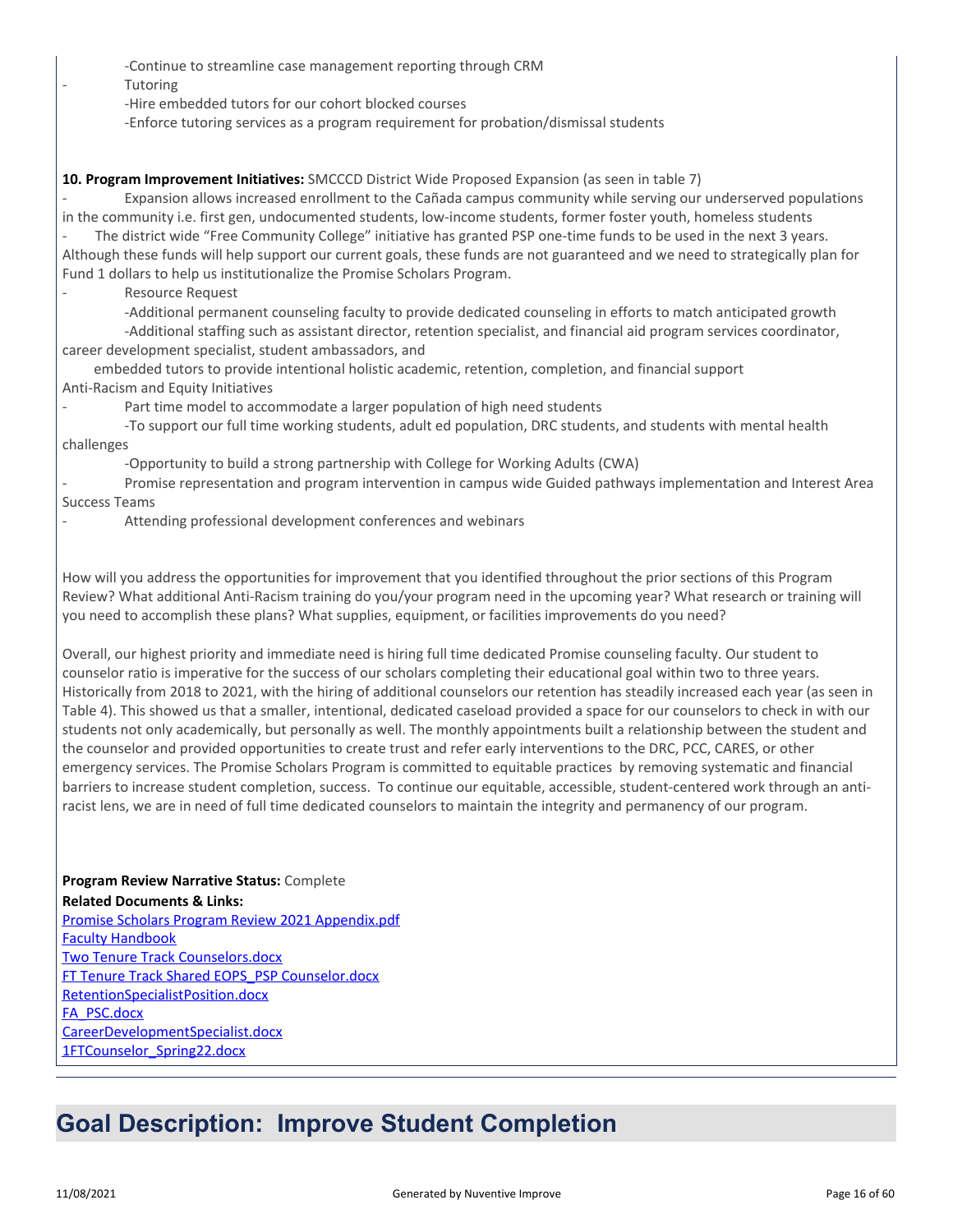The programs seek to double (or more) graduation rates for participating students in comparison with other FTFS students at the college. Within two years, 15% of students completed their educational goal of earning an Associate degree Certificate or Transfer. Of these students, 8%, specifically, earned an Associate degree which is higher than the historical two-year degree-completion rate of 6.2%

**Goal Status:** 1 - New (PR)

**Relevant Program Review Cycle:** 2020-2021, 2021-2022 **Estimated Start Date:** 08/19/2020

**Estimated Completion Date:** 07/01/2021

**Who's Responsible for this Goal?:** Mayra Arellano, Director of PSP, and PSP staff

**Please select the college goals with which your program goal aligns.:** Student Completion/Success - Provide educational and student services programs that highlight inclusivity, diversity, and equity in their mission to help students meet their unique educational goals and minimize logistical and financial barriers to success., Community Connections - Build and strengthen collaborative relationships and partnerships that support the needs of, reflect, and enrich our diverse and vibrant local community., Organizational Development - Focus institutional resources on the structures, processes, and practices that invest in a diverse student population and prioritize and promote equitable, inclusive, and transformative learning.

Please select the college strategic initiatives with which your program goal aligns.: Develop Clear Pathways, Improve Student Completion, Implement Promise Scholars Program, K-12 & Adult School Partnerships, Connect Students with Internships and Mentorships, Partner with 4-Year Colleges and Universities, Implement Guided Pathways, Create Process for Innovation, Promote a Climate of Inclusivity, Institutionalize Effective Structures to Reduce Obligation Gaps

### *Resource Requests*

### **Assistant Director**

**Status:** New Request - Active **Type of Resource:** Non-Instructional Personnel

**Cost:** 91524

### **One-Time or Recurring Cost?:** Recurring Cost

**Critical Question: How does this resource request support closing the equity gap?:** The addition of an assistant director will strengthen the management of the Promise Scholars team to best serve our students in efforts to match THE anticipated growth of 1,000 students by AY 2023-2024. An assistant director's position will support the Promise Scholars Program's long term goal of expansion in alignment with the San Mateo Community College District for the next three to five years. The expansion allows us to increase enrollment to the Cañada campus community while serving our underserved populations in the community i.e. first gen, undocumented students, low-income students, former foster youth, homeless students.

In hiring an assistant director to support the Promise Scholars Program's mission, we will have an additional dedicated leader that will be able to work closely with our director and Promise team, ensuring that all students have equitable access and opportunity to pursue their educational, career, and personal goals. As supported in the Education Master Plan Under (2017-2022) Goal 1, Part 3: The Promise Scholars Program (PSP) aligns with the college and district mission by creating student-centered practices and policies that support persistence and completion efforts. PSP fulfills this mission by following the City University of New York Accelerated Study in Associate Programs (CUNY ASAP) replication model, focusing on high touch retention support and dedicated counseling. In order to execute this goal, we aim to hire an additional management position to support this mission.

**Critical Question: How does this resource request support Latinx and AANAPISI students?:** Currently, we have a director that manages the Promise Scholars Program and High School Transition & Dual Enrollment. As both programs have a projected expansion growth model in the next three years, the need for additional program leadership is imperative for the success and longevity of the Promise Scholars Program. This position ties directly to supporting our Latinx and AANAPISI student communities as we aim to increase our cohort numbers and provide dedicated counseling and financial supports.

In our Fall 2021 cohort, 74% of our students identify as Latinx. To best serve and further support our Latinx and AANAPISI students, the assistant director will provide and coordinate support services, assists program participants with obtaining and maintaining program enrollment, goals, and progress. Additionally, this role will serve to inform students, parents, and the community about the Promise Scholars Program. Hiring an assistant director will also enhance our collaborative efforts with the Community Outreach office to help high school students transition into Promise and other first year learning communities such as EOPS, STEM Center, CWA, TRIO, Puente, ¡ESO! Adelante, Athletics.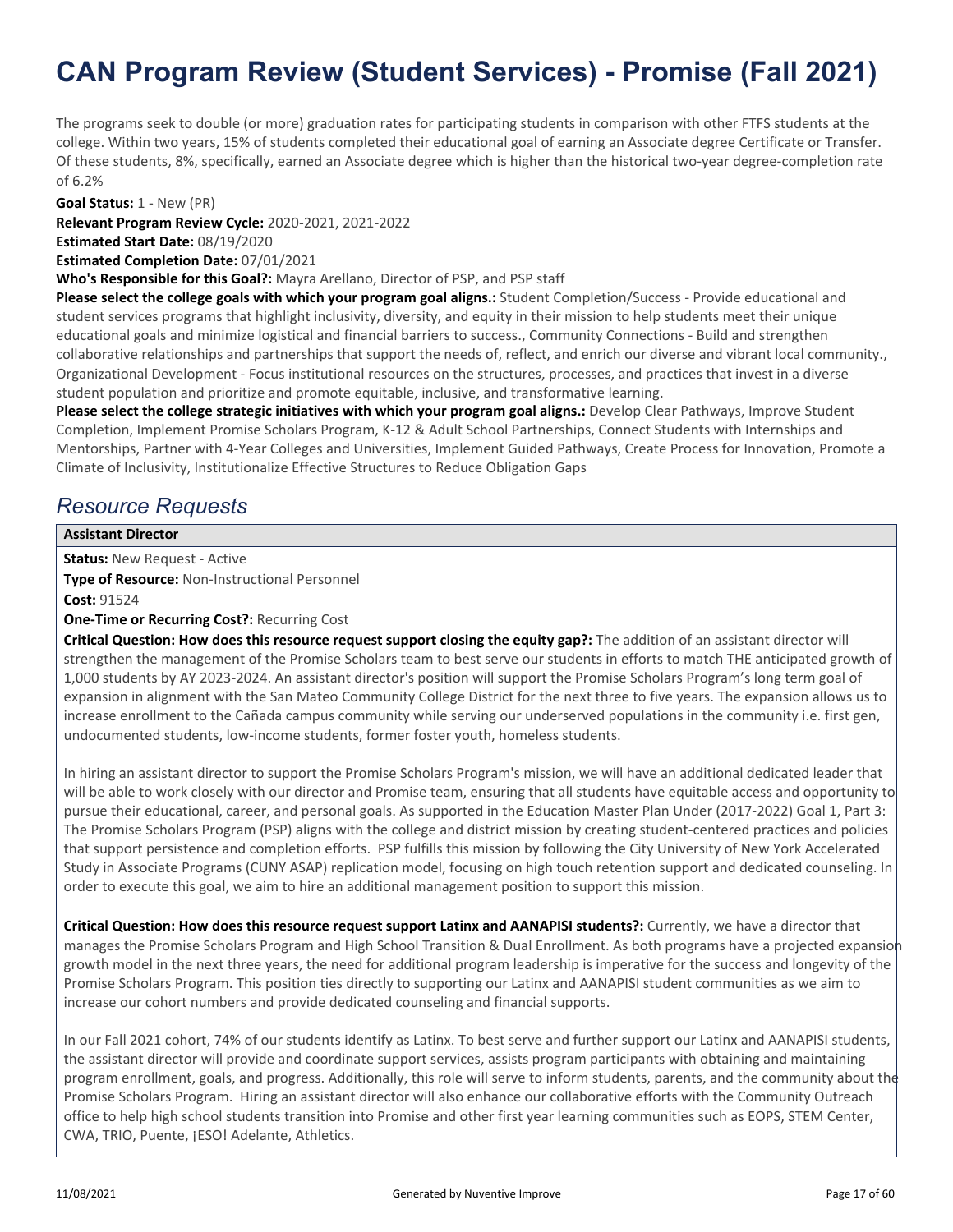This position will support to oversee matters related to planning, development, budgeting, implementation, compliance with rules and regulations, monitoring, and evaluation of programs and activities.

#### **Resource Priority Ranking:** High Priority

### **Career Development Specialist**

**Status:** New Request - Active **Type of Resource:** Non-Instructional Personnel **Cost:** 21799

**One-Time or Recurring Cost?:** Recurring Cost

**Critical Question: How does this resource request support closing the equity gap?:** The addition of a career development specialist will provide equitable and accessible support for our students to learn transferable skills, receive early professional development training, and build leadership qualities. The proposed position addresses the Promise Scholars Program's long term goal of expansion in alignment with the San Mateo Community College District for the next three to five years. The expansion allows us to increase enrollment to the Cañada campus community while serving our underserved populations in the community i.e. first gen, undocumented students, low-income students, former foster youth, homeless students.

**Critical Question: How does this resource request support Latinx and AANAPISI students?:** Having a dedicated career development specialist will support our Latinx and AANAPISI student community by reducing financial barriers by assisting students in completing their financial aid application each year throughout the duration of their program. The FA PSC will also help students find scholarships and financial aid as they prepare to transfer to a 4-year university or join the work force.

The Promise Scholars Program primarily accepts students who are low income, former foster youth, or AB540 students. As such, many of our marginalized students work either part time or full time to provide for themselves or their family. The hiring of a Financial Aid Program Services coordinator will be able provide intentional one-on-one assistance to our housing insecure, food insecure, and former foster youth students who come from our disproportionately impacted communities.

### **Resource Priority Ranking:** High Priority

#### **Financial Aid Program Services Coordinator**

**Status:** New Request - Active **Type of Resource:** Non-Instructional Personnel **Cost:** 75636

**One-Time or Recurring Cost?:** Recurring Cost

**Critical Question: How does this resource request support closing the equity gap?:** The hiring of a Financial Aid Program Services Coordinator (FA PSC) will support prospective students in completing this vital step to be eligible for the Promise Scholars Program. Additionally, completing the FAFSA or CA Dream Act is a yearly requirement to remain in the Promise Scholars Program. Due to a shortage of staffing, the Promise Team has found it challenging to track and enforce the completion of the financial aid application for our continuing students. As the program is proposed to expand over the next few years, the FA PSC will also assist continuing students in completing this requirement as well as prospective students. In hiring a FA PSC, we will have the additional support to have a dedicated person to help students complete their financial aid applications, this will ultimately help increase the number of eligible students. This position will support the Promise Scholars Program's mission to remove systematic and financial barriers.

**Critical Question: How does this resource request support Latinx and AANAPISI students?:** The hiring of a Financial Aid Program Services coordinator will be able provide intentional one-on-one assistance to our Latinx and AANAPISI student community. By onboarding a FA PSC, we can broaden our outreach efforts throughout our local communities such as North Fair Oaks, East Palo Alto, and the greater Redwood City service area.

**Resource Priority Ranking:** High Priority

#### **Retention Specialist**

**Status:** New Request - Active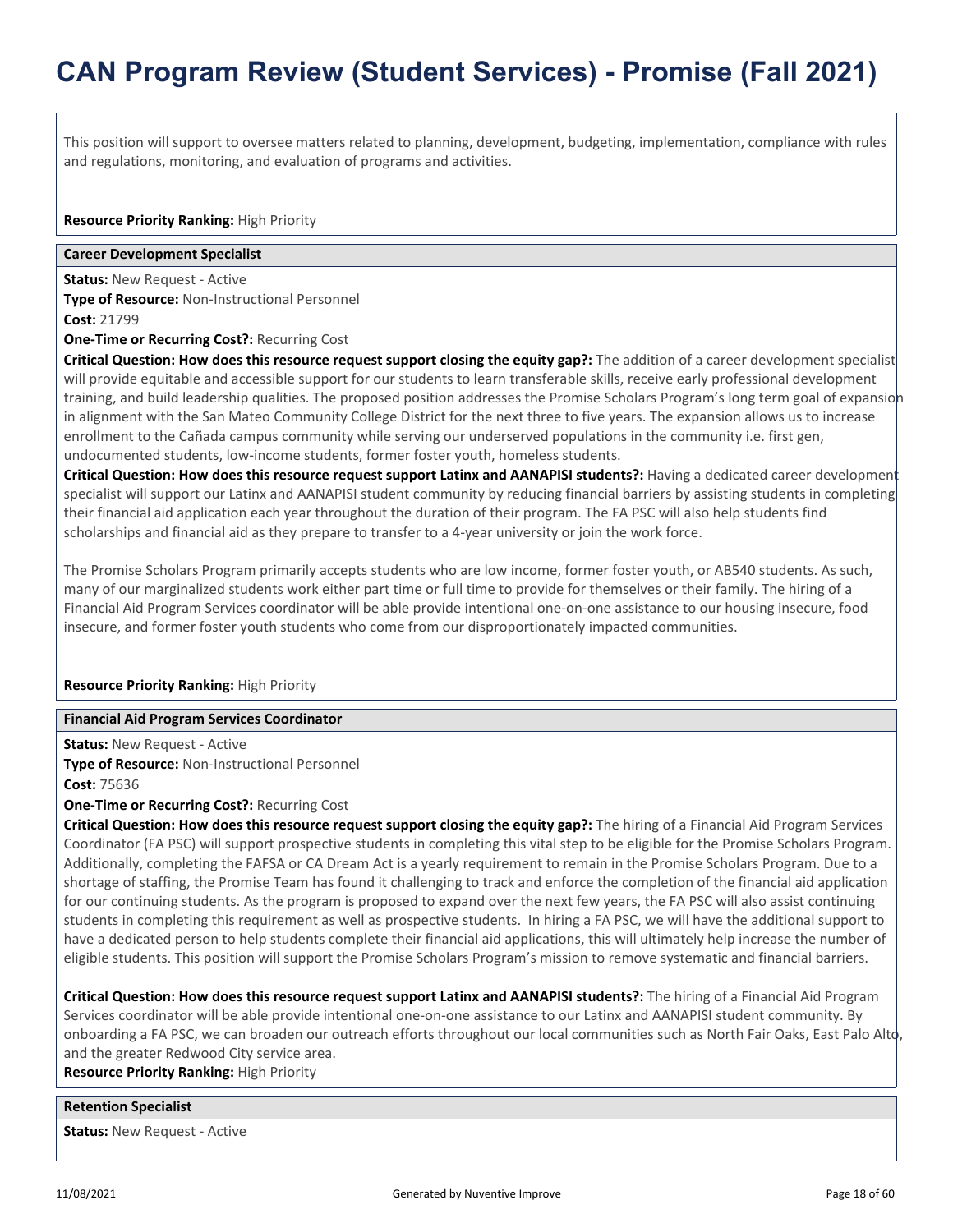### **Type of Resource:** Non-Instructional Personnel

**Cost:** 63840

### **One-Time or Recurring Cost?:** Recurring Cost

**Critical Question: How does this resource request support closing the equity gap?:** Currently, the Retention Specialist caseload includes both incoming and continuing Promise Scholars of up to 500 students each year. Hiring an additional Retention Specialist will support the 500 to 1 student to retention specialist ratio as the program begins the district-wide proposed expansion of reaching 1000 students by 2023. As our numbers increase each year, it would be beneficial to dedicate each retention specialist to a designated caseload of incoming and continuing students. Smaller, intentional caseloads for our retention specialists will provide more opportunity to check in with our students both academically and personally.

**Critical Question: How does this resource request support Latinx and AANAPISI students?:** The hiring of an additional Retention Specialist will support our students to navigate college as a first time student, minimizing structural barriers that may impact our Latinx and AANAPISI students' success and completion rates. The Promise Scholars Program's mission is to provide comprehensive support to first time, full time students at Cañada College. We aim to help scholars reach their educational goal within two to three years through dedicated counseling and financial support. The hiring of an additional Retention Specialist will support our students to navigate college as a first time student, minimizing structural barriers that may impact our underserved populations' success and completion.

In addition to retention efforts, a Retention Specialist will further collaborate and maintain consistent communication with administrative offices such as the Outreach Department, Admissions & Records, Financial Aid, and the Bookstore who provide support for our students and the resources they need. The Retention Specialist also actively participates in Community of Practice meetings with Retention Specialists across campus in order to share best practices and form interventions for our shared students. An additional retention specialist will be able to further strengthen our relationships in efforts to onboard and connect our incoming students in collaboration with on campus student services such as Umoja, EOPS, STEM Center, CWA, TRIO, Puente, ¡ESO! Adelante, Athletics and more.

### **Resource Priority Ranking:** High Priority

### **Two Embedded Tutors**

**Status:** New Request - Active **Type of Resource:** Non-Instructional Personnel **Cost:** 12480 **One-Time or Recurring Cost?:** Recurring Cost

**Critical Question: How does this resource request support closing the equity gap?:** As supported in the Education Master Plan Under (2017-2022) Goal 1, Part 3: The Promise Scholars Program is a student centered program whose mission is to provide comprehensive support to first time, full time students at Cañada College. Hiring embedded tutors for our Promise Cohort classes will close equity gaps by providing free accessible and equitable one on one tutoring services for Promise Scholars. Currently, the Promise retention specialist and full time counselor connect with cohort professors to provide early alert interventions and referrals to services such as campuswide tutoring, DRC, and PCC. An embedded tutor per class will provide intentional, in house tutoring services. Students will have easy access to embedded tutors during class and outside class sessions to increase availability to match students' work, class, and home schedule. Hiring an embedded tutor will also serve as a liaison and streamline communication between cohort professors, Promise counselors, and the Promise Retention Specialist. The addition of embedded tutors to the Promise Scholars Program team will reduce equity gaps and increase persistence, retention, and completion rates among our students.

**Critical Question: How does this resource request support Latinx and AANAPISI students?:** Historically, the Promise Scholar Program has found that students experience cultural barriers when approaching tutoring services on campus. Hiring embedded tutors and providing culturally relevant mentoring and tutoring training will further support our Latinx and AANAPISI students inside the classroom. Through the district-wide plan for expansion, the Promise Scholars Program hopes to increase the number of cohort classes. Embedded tutors will be imperative to supporting semester to semester persistence and educational goal completion of our scholars.

**Resource Priority Ranking:** High Priority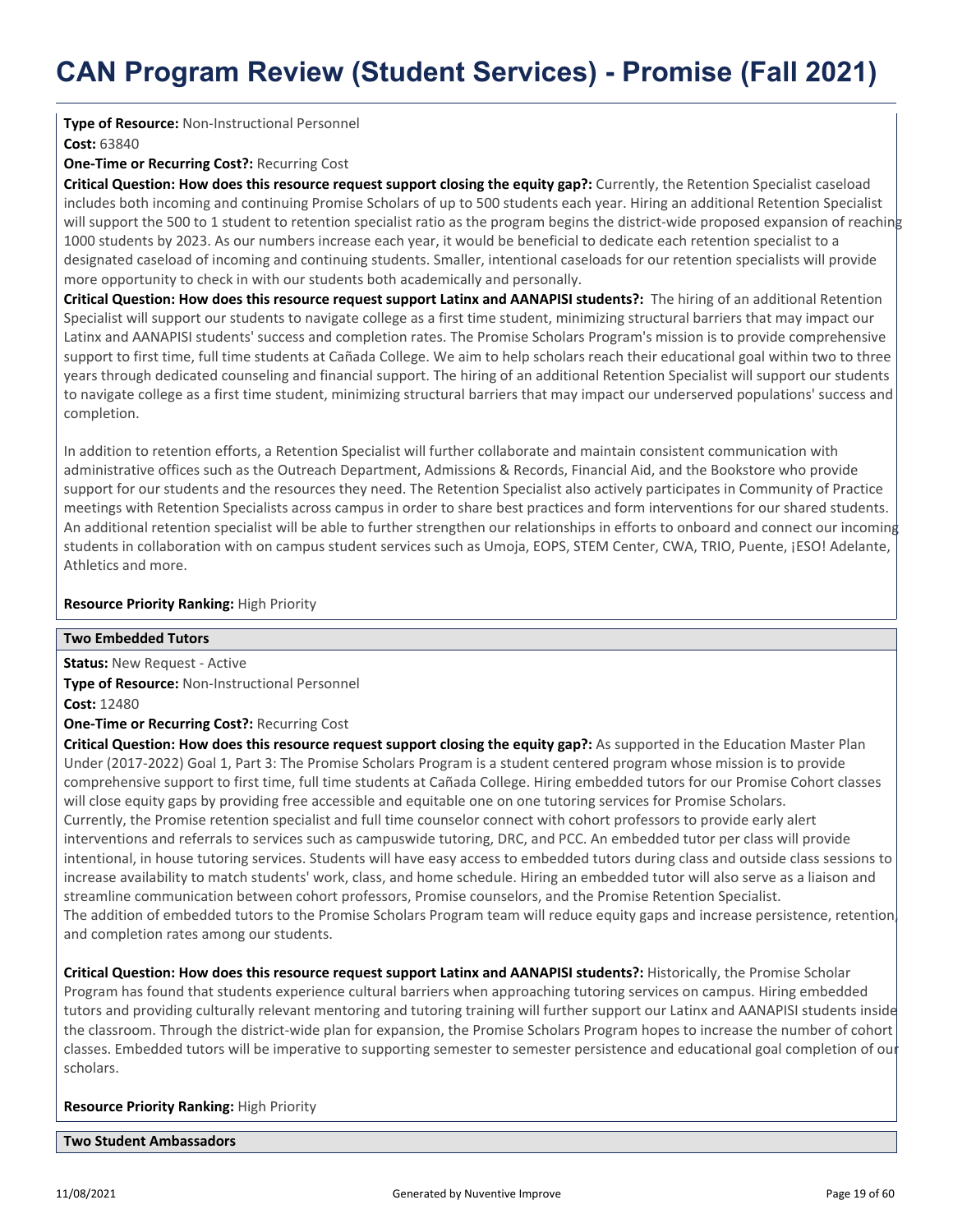**Status:** Not Funded - Inactive **Type of Resource:** Non-Instructional Personnel **Cost:** 12480

**One-Time or Recurring Cost?:** Recurring Cost

**Critical Question: How does this resource request support closing the equity gap?:** As supported in the Education Master Plan Under (2017-2022) Goal 1, Part 3: The Promise Scholars Program is a student centered program whose mission is to provide comprehensive support to first time, full time students at Cañada College. Student ambassadors build peer to peer relationships with their fellow Promise Scholars, fostering a sense of belonging and community.

Student Ambassadors close equity gaps with our prospective students, incoming students, and continuing students through program engagement on and off campus. Ambassadors spread awareness of student resources, campus life, study tools, and other relevant information through social media platforms and classroom visits. Historically our Student Ambassadors knowledge has been vital in revamping the program's website, creating a digital student handbook, and programming transfer celebrations for our Promise Scholars.

Hiring Student Ambassadors will support the district wide plans for expansion as we recruit and retain 1000 students by 2023.

**Critical Question: How does this resource request support Latinx and AANAPISI students?:** Hiring Promise Student Ambassadors will provide additional opportunities to support our Latinx and AANAPISI students by building rapport through a near peer model. Additionally, hiring Promise Scholars as Student Ambassadors will provide an on campus paid opportunity for students to learn transferable skills, receive early professional development training, build leadership qualities, and practice public speaking to connect with their community.

### **Resource Priority Ranking:** High Priority

### **Goal Description: Expand Promise Counseling Team**

Counseling is a required program component for all ASAP students and currently, our advisor has a caseload not meeting the CUNY ASAP recommendations. We would like to expand our team and include additional ProgramCounselor and have caseloads of no more than 150 students per full-time counselor.

**Goal Status:** 2 - Continuing (PR)

**Relevant Program Review Cycle:** 2020-2021, 2021-2022

**Estimated Start Date:** 01/01/2021

**Estimated Completion Date:** 07/01/2021

**Who's Responsible for this Goal?:** Mayra Arellano, Director of PSP

**Please select the college goals with which your program goal aligns.:** Student Completion/Success - Provide educational and student services programs that highlight inclusivity, diversity, and equity in their mission to help students meet their unique educational goals and minimize logistical and financial barriers to success., Community Connections - Build and strengthen collaborative relationships and partnerships that support the needs of, reflect, and enrich our diverse and vibrant local community., Organizational Development - Focus institutional resources on the structures, processes, and practices that invest in a diverse student population and prioritize and promote equitable, inclusive, and transformative learning.

Please select the college strategic initiatives with which your program goal aligns.: Develop Clear Pathways, Improve Student Completion, Implement Promise Scholars Program, Expand Cohort Bridge Programs, Connect Students with Internships and Mentorships, Implement Guided Pathways, Implement Guided Pathways, Promote a Climate of Inclusivity, Institutionalize Effective Structures to Reduce Obligation Gaps

### *Resource Requests*

**1 FT Nontenure Track Academic Counselor\_Spring 2022 ( in hopes this position absorbs into one of the tenure track positions proposed for Fall '22)**

**Status:** New Request - Active **Type of Resource:** Instructional Personnel **Cost:** 91668 **One-Time or Recurring Cost?:** One-Time Cost **Critical Question: How does this resource request support closing the equity gap?:** Currently, our counselor's caseloads are at or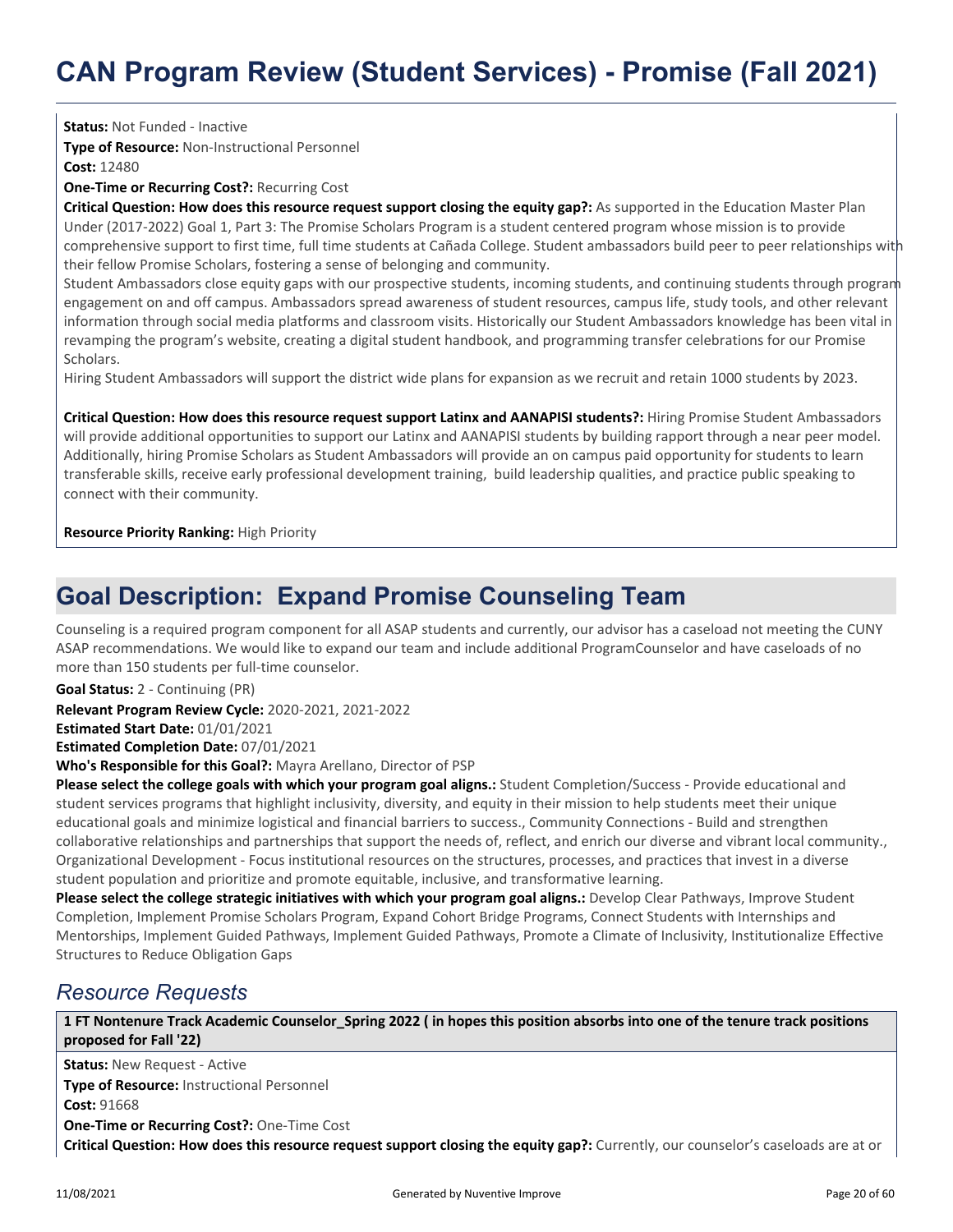above maximum capacity, which impacts the ability to serve their designated students on a consistent basis in efforts to meet our CUNY ASAP 1:120 student ratio and engagement benchmarks. Our student to counselor ratio is imperative for the success of our scholars completing their educational goal within two to three years. Historically from 2018 to 2021, our retention has steadily increased each year with the hiring of additional adjunct counselors. Although adjunct counselors have been helpful to match our student ratio, the inconsistency of adjunct hours and availability has proved challenging.

Hiring a FT Promise counselor will be extremely beneficial in providing consistent, reliable and dedicated counseling to our students; especially since two adjunct counselors will not be returning in spring. Smaller, intentional, and dedicated caseloads provide a space for our counselors to check in with our students not only academically, but personally as well. The monthly counseling appointments built a relationship between the student and the counselor and provided opportunities to create trust and refer early interventions to the DRC, PCC, CARES, or other emergency services. The Promise Scholars Program is committed to equitable practices by removing systematic and financial barriers to increase student completion, success. To continue our equitable, accessible, studentcentered work through an anti-racist lens, we are in need of full time dedicated counselors to maintain the integrity and permanency of our program.

**Critical Question: How does this resource request support Latinx and AANAPISI students?:** In our Fall 2021 cohort, 74% of our students identify as Latinx. Our counselors support our marginalized student populations through dedicated counseling and campus wide programming. Workshops around destigmatizing mental health in Latinx communities or challenging gender roles in Latinx households is a prime example. Challenging the model minority stereotypes in our identity workshops also demonstrates a connection to our AANAPISI community. In addition, the Promise counselors and staff participated in a StopAAPI Hate Town Hall where we were able to actively listen and engage in critical conversations and be in solidarity with our fellow Promise team members and Cañada College colleagues. We aim to celebrate and continue creating culturally relevant programming and policies for our communities of color.

Collaboration is one of the strongest keys to our success in serving our Latinx and AANAPISI students. Promise counselors consistently work with student services on campus such as EOPS, STEM Center, CWA, TRIO, Puente, ¡ESO! Adelante, Athletics and more to support our shared students.

In a full time counselor, we will be able to further support our Latinx and AANAPISI students through culturally relevant programming, collaboration with groups on campus who serve our minoritized students, and engage in data informed practices.

### **Resource Priority Ranking:** High Priority

### **2 FT Tenure Counselors**

**Status:** New Request - Active **Type of Resource:** Instructional Personnel **Cost:** 285660

### **One-Time or Recurring Cost?:** Recurring Cost

**Critical Question: How does this resource request support closing the equity gap?:** Currently, our counselor's caseloads are at or above maximum capacity, which impacts the ability to serve their designated students on a consistent basis in efforts to meet our CUNY ASAP 1:120 student ratio and engagement benchmarks. Our student to counselor ratio is imperative for the success of our scholars completing their educational goal within two to three years. Historically from 2018 to 2021, our retention has steadily increased each year with the hiring of additional adjunct counselors. Although adjunct counselors have been helpful to match our student ratio, the inconsistency of adjunct hours and availability has proved challenging.

Hiring two full time, permanent Promise counseling faculty will be extremely beneficial in providing consistent, reliable and dedicated counseling to our students. Smaller, intentional, and dedicated caseloads provide a space for our counselors to check in with our students not only academically, but personally as well. The monthly counseling appointments built a relationship between the student and the counselor and provided opportunities to create trust and refer early interventions to the DRC, PCC, CARES, or other emergency services. The Promise Scholars Program is committed to equitable practices by removing systematic and financial barriers to increase student completion, success. To continue our equitable, accessible, student-centered work through an antiracist lens, we are in need of full time dedicated counselors to maintain the integrity and permanency of our program.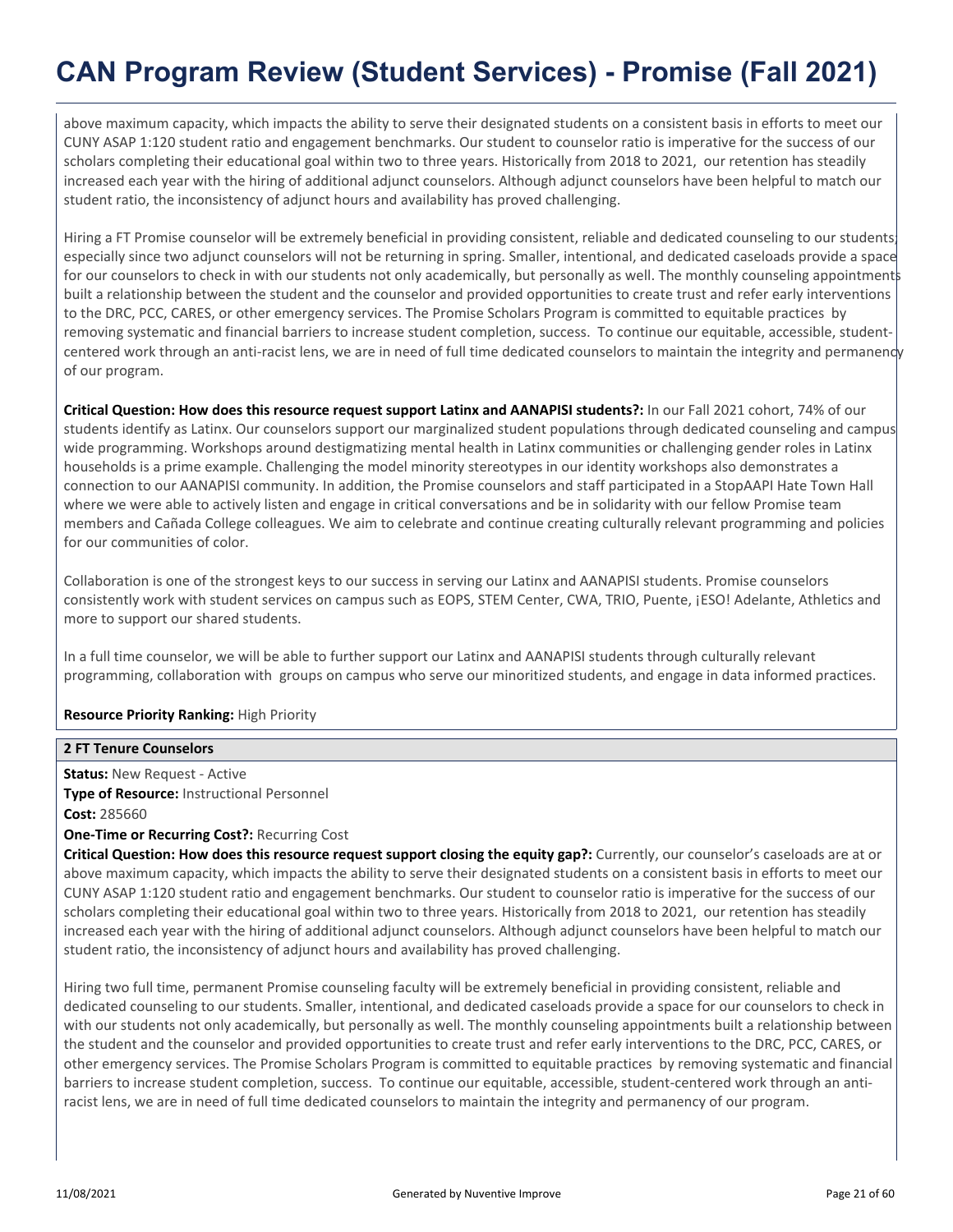**Critical Question: How does this resource request support Latinx and AANAPISI students?:** In our Fall 2021 cohort, 74% of our students identify as Latinx. Our counselors support our marginalized student populations through dedicated counseling and campus wide programming. Workshops around destigmatizing mental health in Latinx communities or challenging gender roles in Latinx households is a prime example. Challenging the model minority stereotypes in our identity workshops also demonstrates a connection to our AANAPISI community. In addition, the Promise counselors and staff participated in a StopAAPI Hate Town Hall where we were able to actively listen and engage in critical conversations and be in solidarity with our fellow Promise team members and Cañada College colleagues. We aim to celebrate and continue creating culturally relevant programming and policies for our communities of color.

Collaboration is one of the strongest keys to our success in serving our Latinx and AANAPISI students. Promise counselors consistently work with student services on campus such as EOPS, STEM Center, CWA, TRIO, Puente, ¡ESO! Adelante, Athletics and more to support our shared students.

In hiring two full time tenure track counselors, we will be able to further support our Latinx and AANAPISI students through culturally relevant programming, collaboration with groups on campus who serve our minoritized students, and engage in data informed practices.

### **Resource Priority Ranking:** High Priority

### **One Full-time Tenure Track Shared Promise/EOPS Counselor**

**Status:** New Request - Active **Type of Resource:** Instructional Personnel **Cost:** 124528

**One-Time or Recurring Cost?:** Recurring Cost

**Critical Question: How does this resource request support closing the equity gap?:** Promise and EOPS counselors have experience serving first time, full time college students with an educational goal to graduate with a degree or certificate, or transfer to a 4-year university. The demographic of our cohort reflects our high need students within Cañada College's service area. To increase the opportunity gap among the underserved population in our community, PSP and EOPS prioritizes low income, first generation, housing insecure, former foster youth, and AB540 students. Both programs will be able to work together to minimize financial barriers to success and provide comprehensive support.

**Critical Question: How does this resource request support Latinx and AANAPISI students?:** A full-time Promise/EOPS shared counselor will contribute to increased enrollment, allow for more consistent dedicated counseling, increase student appointment availability, and expand on supportive services to match the anticipated growth for our Latinx and AANAPISI student community. Additionally, EOPS has identified roughly 1,349 students who could potentially qualify for the California College Promise Grant (CCPG). With combined efforts, Promise/EOPS aim to tap into different student populations that could qualify in dual programs to increase our cohort numbers.

Collaboration is one of the strongest keys to our success. Every year, our cohort consists of shared EOPS/Promise students among student services across campus such as Puente, STEM, TRIO, and Athletics. However, the largest shared student population is with PSP and EOPS. Currently, one of our adjunct counselors is a shared EOPS/Promise counselor. To strengthen this partnership, the hiring of a full time EOPS/Promise shared counselor will be able to serve our marginalized students including former foster youth, low-income, and first generation students. We have found that students participating in both programs have higher engagement and persistence rates during their time in college due to the increase of wrap-around services.

Most importantly, our student to counselor ratio is imperative for the success of our scholars completing their educational goal within two to three years. Historically from 2018 to 2021, with the hiring of additional counselors our retention has steadily increased each year. Our partnership with EOPS supported this retention as students who met with both EOPS and Promise programs increased their transfer and graduation knowledge and navigation of campus resources. This demonstrates that a smaller, intentional, dedicated caseload provided a space for our counselors to check in with our shared students not only academically, but personally as well. The monthly appointments built a relationship between the student and the counselor and provided opportunities to create trust and refer early interventions to the DRC, PCC, CARES, or other emergency services. We are committed to removing systematic and financial barriers to allow access and opportunity.